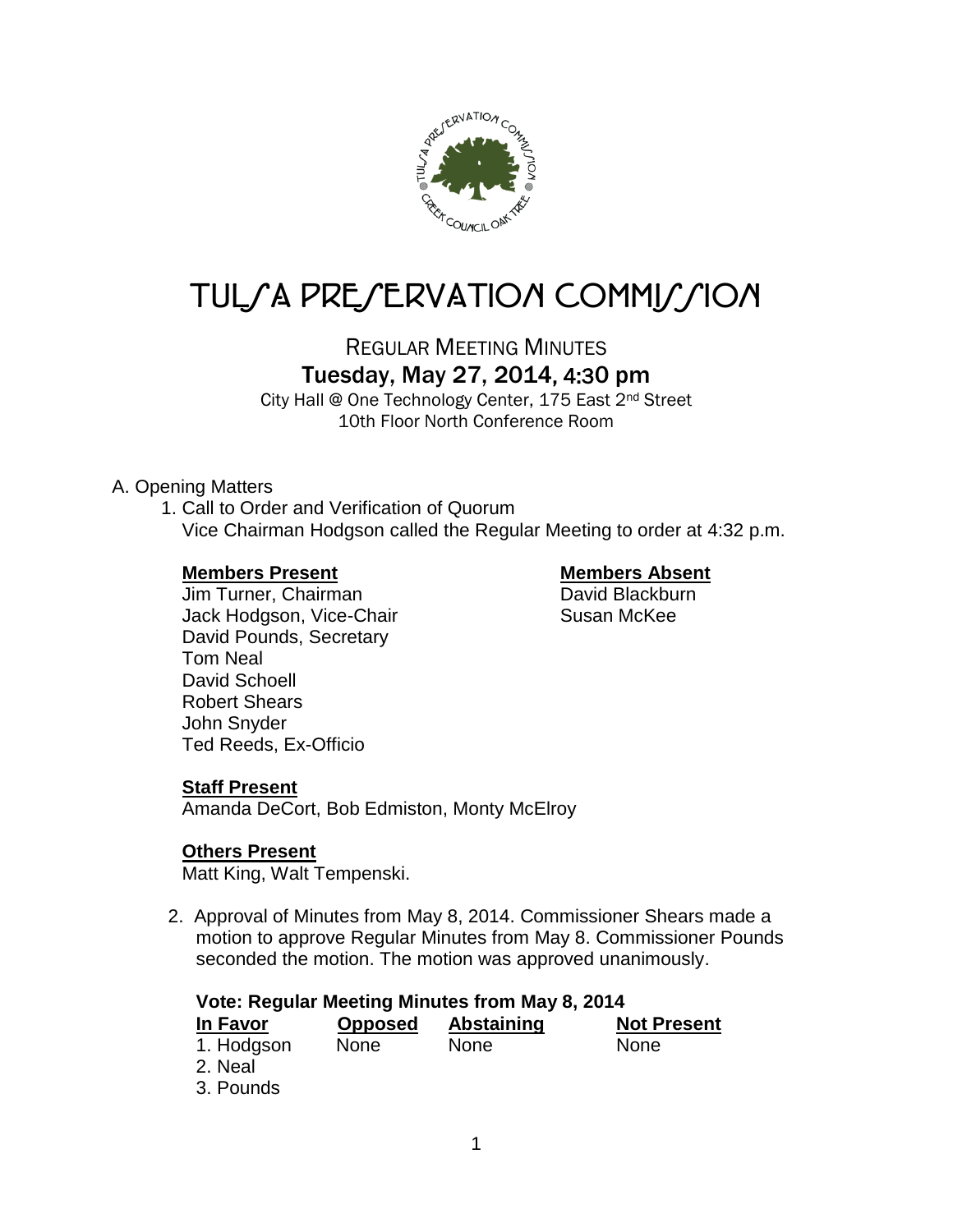- 4. Schoell
- 5. Shears
- 6. Snyder
- 7. Turner
- 3. Disclosure of Conflicts of Interest No one reported a conflict of interest with the proposals on the agenda. Chairman Turner arrived at this point and the meeting proceeded.
- B. Actionable Items
	- 1. **COA-14-13 / 1110 E. 20th Street** (North Maple Ridge) Applicant: Oakleaf Designs COA Subcommittee Review Date: May 20, 2014 Request:

Construct rear addition to house according to plans submitted.

Monty McElroy presented Oakleaf's Certificate of Appropriateness application to the Commission and read the applicable guidelines. Mr. Tempinski, architect with Oakleaf, was present to answer questions.

Commissioner Hodgson offered comments from the COA Subcommittee Report. The Subcommittee found the application complete, felt the addition was appropriate and moved it forward with a recommendation for approval to the full Commission.

Commissioners discussed the details of the addition including matching of the siding reveal, brick foundation and window placement.

Commissioner Neal complemented the applicant on the submission and accompanying exhibits and said he felt it could be a model for others.

Commissioner Hodgson made a motion to approve the application. Commissioner Neal seconded the motion. Chairman Turner asked for a vote on the motion.

| Vote: 1110 E. 20 <sup>th</sup> Street (North Maple Ridge) |                |                   |                    |  |
|-----------------------------------------------------------|----------------|-------------------|--------------------|--|
| In Favor                                                  | <b>Opposed</b> | <b>Abstaining</b> | <b>Not Present</b> |  |
| 1. Hodgson                                                | <b>None</b>    | <b>None</b>       | <b>None</b>        |  |
| 2. Neal                                                   |                |                   |                    |  |
| 3. Pounds                                                 |                |                   |                    |  |
| 4. Schoell                                                |                |                   |                    |  |
| 5. Shears                                                 |                |                   |                    |  |
| 6. Snyder                                                 |                |                   |                    |  |
| 7. Turner                                                 |                |                   |                    |  |
|                                                           |                |                   |                    |  |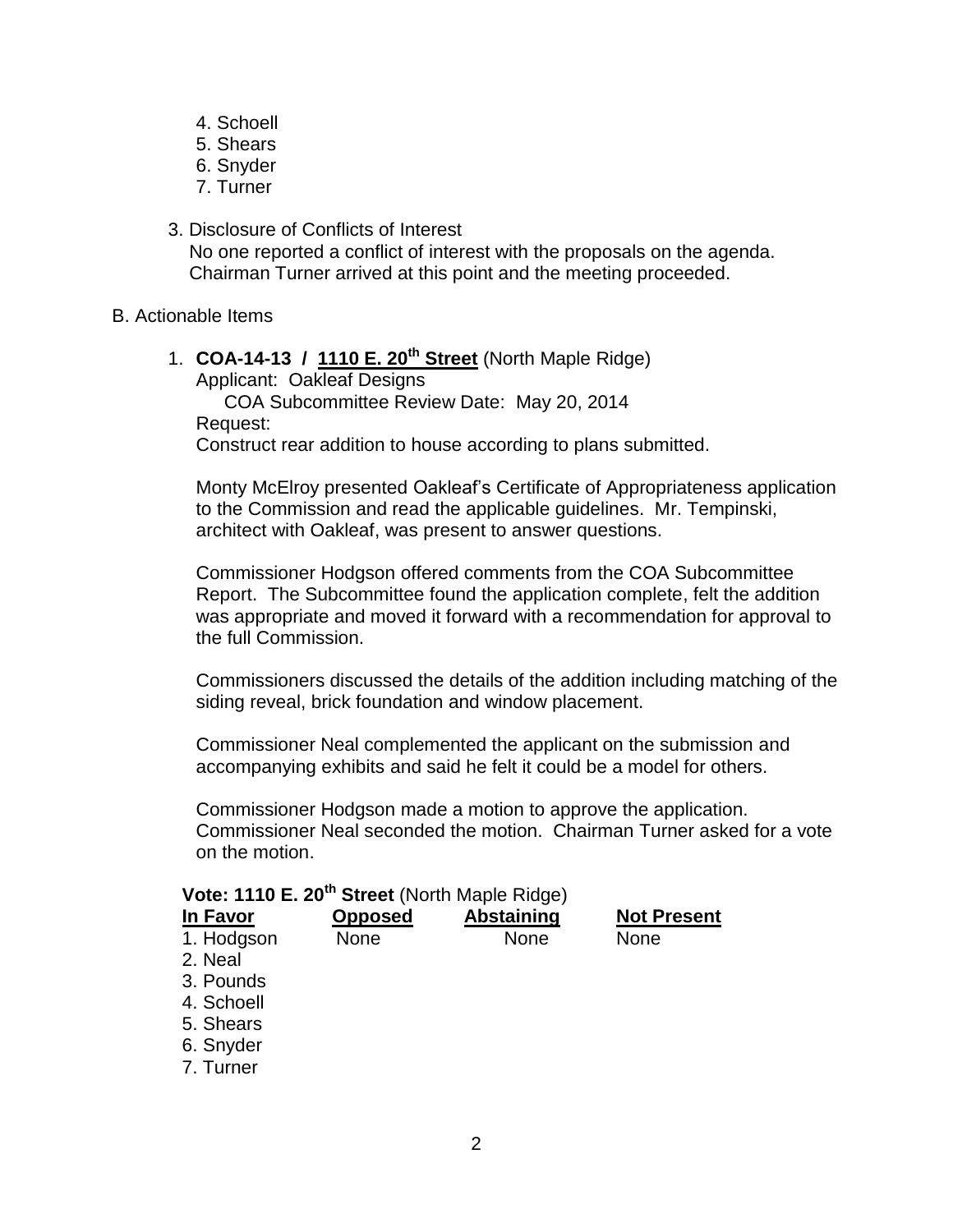The motion to approve was approved unanimously. Guidelines cited: B.1.1, B.1.2, B.1.3, B.3.1, B.3.3, and B.4.2.

# 2. **COA-14-14 / 2211 E. 19th Street** (Yorktown)

Applicant: Brent Burke

COA Subcommittee Review Date: May 1and May 20, 2014 Request:

- 1. Replace existing porch posts and rails.
- 2. Remove existing sidewalk, steps and handrail leading to porch and expand driveway.
- 3. Remove railroad ties and construct stone retaining wall per plans.

Monty McElroy presented Mr. Burke's Certificate of Appropriateness application to the Commission and read the applicable guidelines. Mr. Burke was unable to attend. Mr. King, architect on the project, was present to answer questions.

Commissioner Hodgson offered comments from the COA Subcommittee Report. He mentioned that the application was reviewed at two subcommittee meetings. Modifications were suggested, with which the applicant complied. The Subcommittee found the application complete and moved it forward with a recommendation for approval to the full Commission.

Commissioners discussed each item of the request and asked questions of Mr. King. Commissioner Turner commented that the placement of the center porch post seemed awkward in front of the window and suggested alternatives. There was further discussion of the porch elements; however, no changes were required to be made from the design as proposed.

Commissioner Hodgson made a motion to approve the application as presented. Commissioner Neal seconded the motion. Chairman Turner asked for a vote on each item separately.

**Vote: 2211 E. 19th Street** (Yorktown), Item #1 Replace existing porch posts and rails.

| In Favor                      | <b>Opposed</b> | <b>Abstaining</b> | <b>Not Present</b>                                                       |
|-------------------------------|----------------|-------------------|--------------------------------------------------------------------------|
| 1. Hodgson                    | 1. Turner      | <b>None</b>       | <b>None</b>                                                              |
| 2. Neal                       |                |                   |                                                                          |
| 3. Pounds                     |                |                   |                                                                          |
| 4. Schoell                    |                |                   |                                                                          |
| 5. Shears                     |                |                   |                                                                          |
| 6. Snyder                     |                |                   |                                                                          |
|                               |                |                   | The motion to approve was approved by majority. Guidelines cited: A.2.2, |
| A.2.4, A.6.1, A.6.3 and A.6.4 |                |                   |                                                                          |
|                               |                |                   |                                                                          |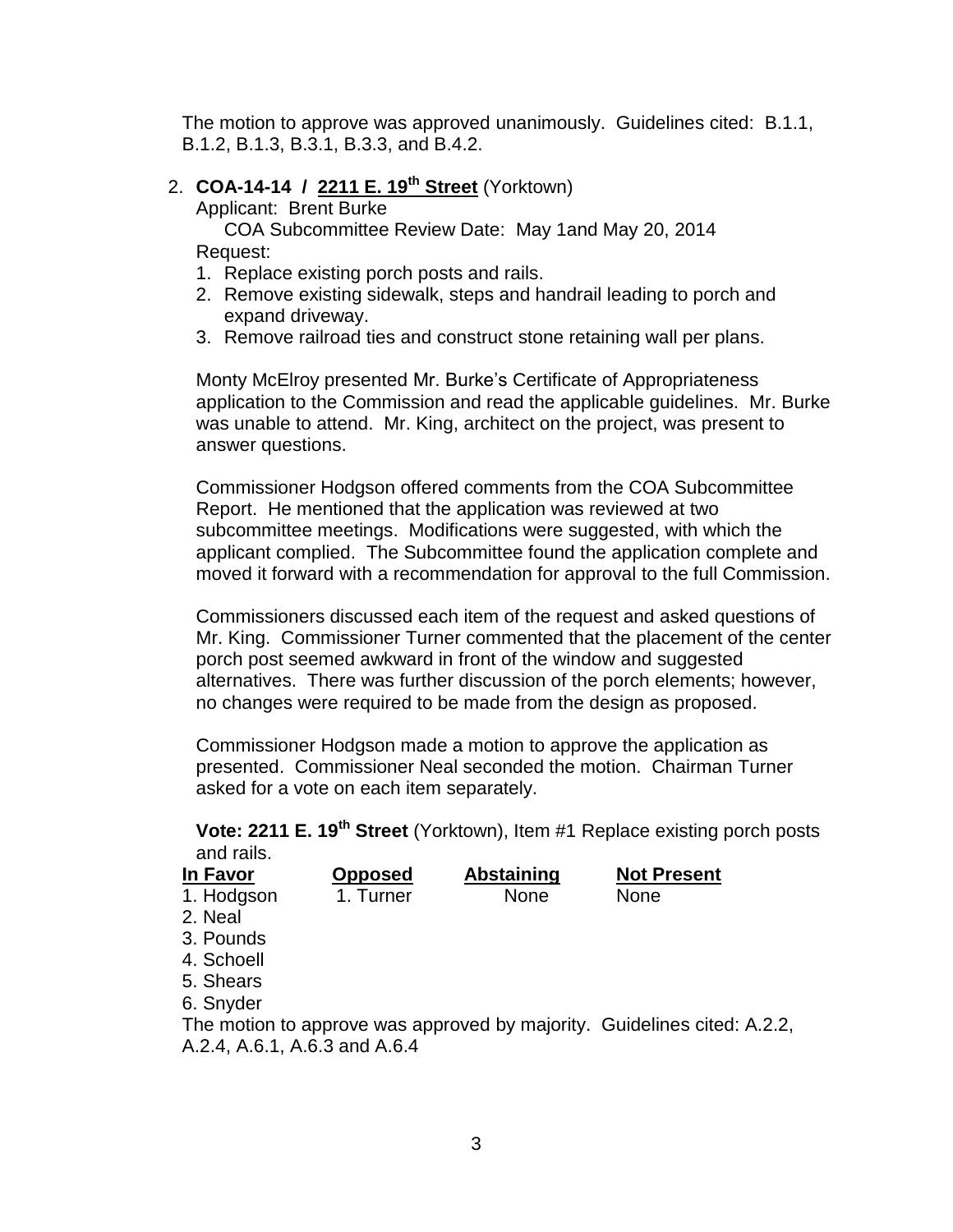**Vote: 2211 E. 19th Street** (Yorktown), Item #2 Remove existing sidewalk, steps and handrail leading to porch and expand driveway.

**In Favor Opposed Abstaining Not Present**

1. Hodgson None None None

- 2. Neal
- 3. Pounds
- 4. Schoell
- 5. Shears
- 6. Snyder
- 7. Turner

The motion to approve was approved unanimously. Guidelines cited: G.2.1, G.2.2 and G.2.3.

**Vote: 2211 E. 19th Street** (Yorktown), Item #3 Remove railroad ties and construct stone retaining wall per plans.

| In Favor   | <b>Opposed</b> | Abstaining  | <b>Not Present</b> |  |
|------------|----------------|-------------|--------------------|--|
| 1. Hodgson | <b>None</b>    | <b>None</b> | None               |  |
| 2. Neal    |                |             |                    |  |
| 3. Pounds  |                |             |                    |  |
| 4. Schoell |                |             |                    |  |
| 5. Shears  |                |             |                    |  |
| 6. Snyder  |                |             |                    |  |
| 7. Turner  |                |             |                    |  |
|            |                |             |                    |  |

The motion to approve was approved unanimously. Guidelines cited: G.1.3 and G.1.5.

# 3. **COA-14-15 / 1529 S. Troost Avenue** (Swan Lake)

Applicant: John Ruffing

COA Subcommittee Review Date: May 20, 2014 Request:

Relocation of house to vacant lot at 1529 S. Troost Avenue in Swan Lake.

Monty McElroy presented Mr. Ruffing's Certificate of Appropriateness application to the Commission and read the applicable guidelines. Mr. Ruffing was unable to attend. McElroy explained that we have not received designs for the porch, porte-cochere, chimney, etc., elements that have to be removed for relocation. The applicant has requested a two-part review, one for the relocation and the other for the rebuilding of the elements removed after the house is placed in its new location.

Commissioner Hodgson offered comments from the COA Subcommittee Report. He mentioned that the applicant wanted to take the relocation in two parts. The first part was to get the house moved to its new location, as he had a very short time frame in which to do so before the house would be demolished. After the successful move of the proposed house, he will come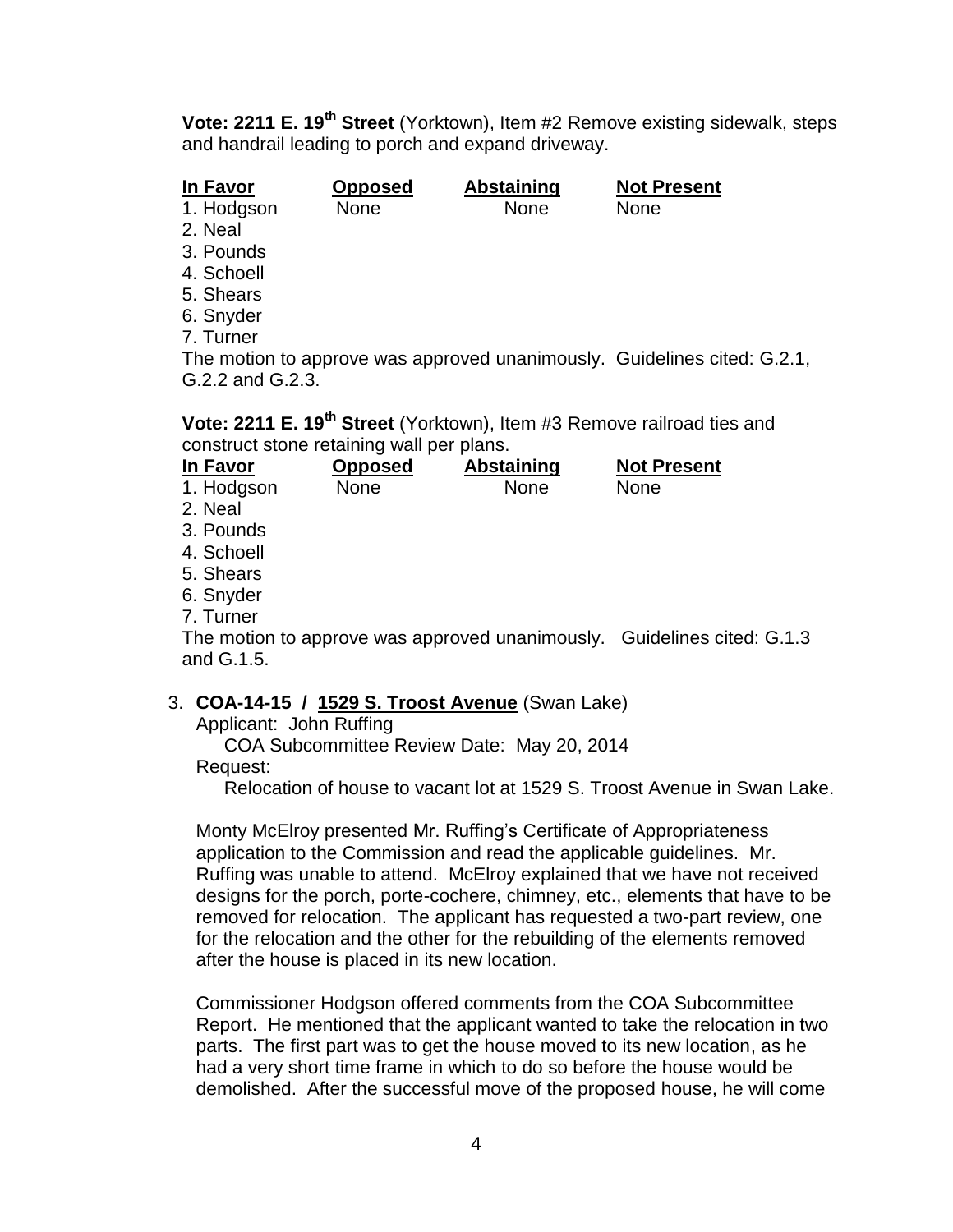back with details for restoring the elements needing removal in order to move the structure to its new location. The Subcommittee found the application complete for the relocation, felt the house was an appropriate style for the neighborhood and moved it forward with a recommendation for approval to the full Commission.

There was significant discussion among Commissioners about several issues. They discussed the foundation details. He would need a permit for the foundation construction and they wanted to know the height and foundation finish. The foundation would need to be in place before the house is moved.

They were concerned that it may sit in the new location for some time before it is completed, a detriment to the neighborhood. They did not want to see another run down property added to the neighborhood. Concern was expressed about the impact to the surrounding neighborhood during the move onto the lot.

There was concern about the removal and replacement of the architectural details. They felt there needed to be a time limit on restoring the structure. It was mentioned that there are current code items that the house will not comply with and will have to be addressed.

They felt the applicant needs to come back with details about setting up the house on the new location and how he plans to refurbish the property. Commissioners felt they needed more information to make a decision and needed the applicant present to answer questions.

Commissioner Hodgson made a motion to continue the application based on a need for more information. Commissioner Neal seconded the motion. Chairman Turner asked for a vote on the motion.

#### **Vote: 1529 S. Troost Avenue** (Swan Lake)

| In Favor   | <b>Opposed</b> | <b>Abstaining</b> | <b>Not Present</b>                                                              |
|------------|----------------|-------------------|---------------------------------------------------------------------------------|
| 1. Hodgson | <b>None</b>    | <b>None</b>       | <b>None</b>                                                                     |
| 2. Neal    |                |                   |                                                                                 |
| 3. Pounds  |                |                   |                                                                                 |
| 4. Schoell |                |                   |                                                                                 |
| 5. Shears  |                |                   |                                                                                 |
| 6. Snyder  |                |                   |                                                                                 |
| 7. Turner  |                |                   |                                                                                 |
|            |                |                   | The motion to continue was approved unanimously. Guidelines cited: D.1.1,       |
|            |                |                   | D.1.2, D.1.3, D.1.4, D.2.1, D.2.2, D.2.3, D.2.4, D.2.5, D.3.1, D.3.2 and D.3.3. |

#### 4. **2014 CLG Grant Application**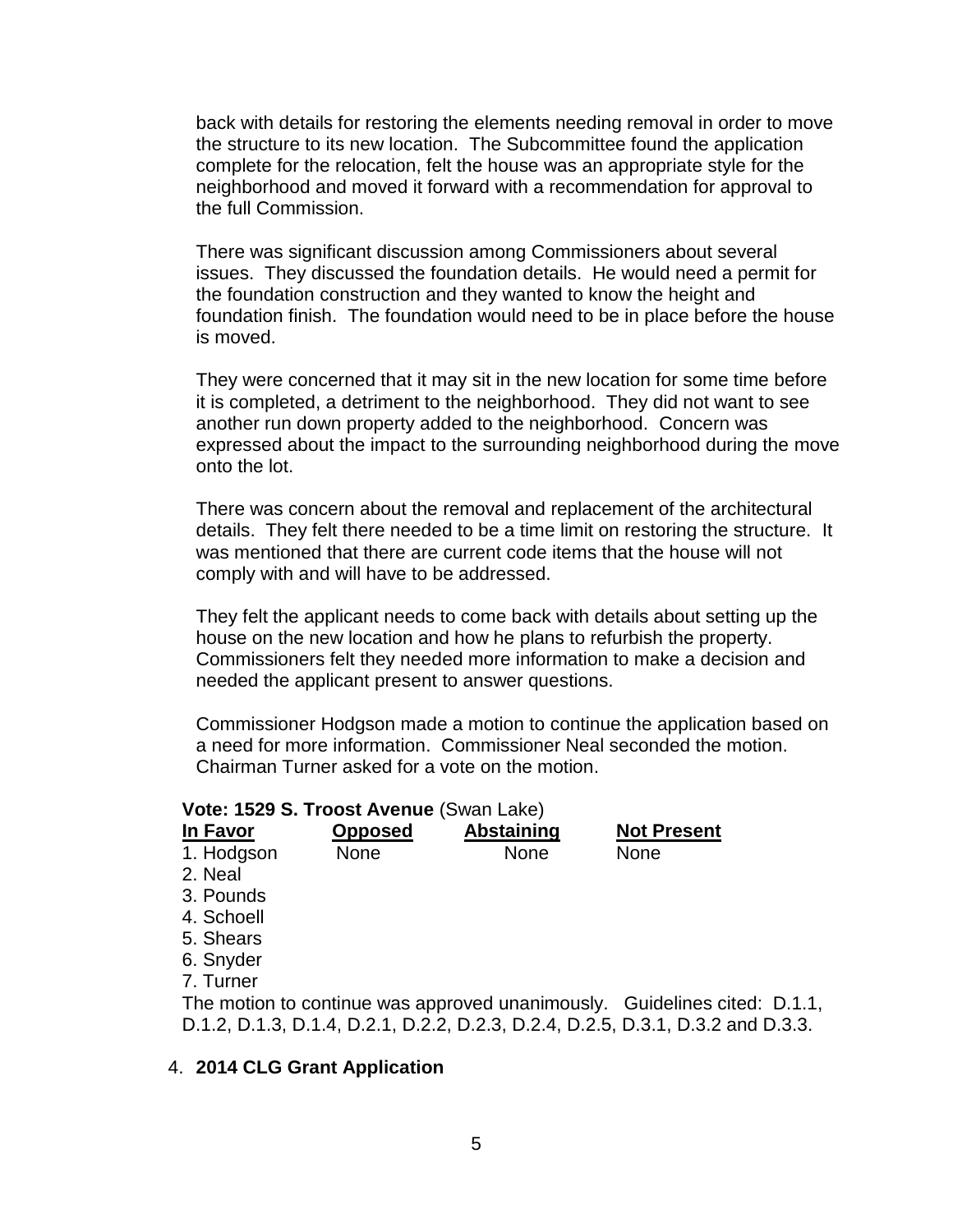Amanda DeCort reported that she has revised the CLC Grant Application. Tulsa has received an additional \$13,500 since Norman turned over its share. That brings Tulsa's total budget up to \$28,500. The application has been redone to reflect the new amount. What has been discussed is putting all the additional money toward the Preservation Festival that is planned for Spring 2015. DeCort and Outreach Committee will be talking to people in Kentucky to look at their Restoration Weekend model. They will attempt to roll the window restoration workshop into the weekend along with speakers on various other topics such as Main Street and Route 66, with sessions for residential and commercial property owners. The outreach effort is expected to be a big two to three day event.

Commissioner Turner made a motion to approve the application. Commissioner Hodgson seconded the motion. Chairman Turner asked for a vote on the motion.

#### **Vote: 2014 CLG Grant Application**

| In Favor   | <b>Opposed</b> | Abstaining  | <b>Not Present</b> |
|------------|----------------|-------------|--------------------|
| 1. Hodgson | <b>None</b>    | <b>None</b> | 1. Shears          |
| 2. Neal    |                |             |                    |
| 3. Pounds  |                |             |                    |
|            |                |             |                    |

- 4. Schoell
- 5. Snyder
- 6. Turner

The motion to approve was approved unanimously by all present.

### C. Reports

1. Staff

Amanda DeCort gave an update on the upcoming Statewide Preservation Conference in Norman on June  $4 - 6$ . She is registering all Commissioners who are able to attend. She also mentioned that a sale is pending to the Drummond family for the McBirney mansion. They plan to return it to a single-family residence.

Attorney Bob Edmiston gave an update on the Sinclair Building.

2. Chair No report.

#### 3. Committees

a) Rules and Regulations No report.

b) Outreach No report.